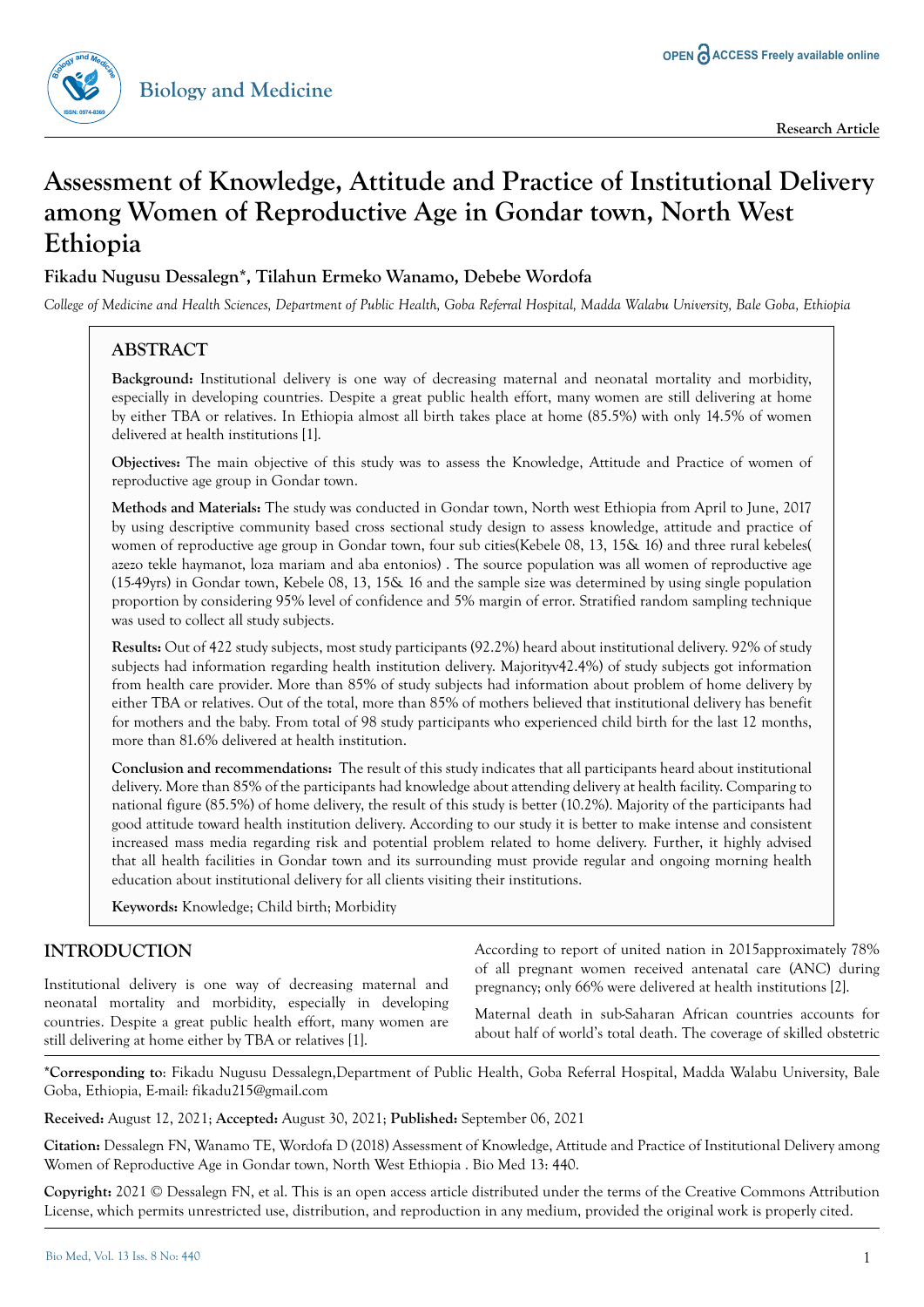care at delivery improved in all regions, but it has remained stagnant in African countries an average of 1 in 16 are still die in child birth in sub-Saharan African countries compared to 1 in350 in European countries [3].

The 2016 EDHS results show that 62% of women who gave birth in the five years preceding the survey received anti natal care from a skilled provider at least once for their last birth. In Ethiopia maternal mortality rate (MMR) is (412/100,000) and the infant mortality rate was 48 deaths per 1,000 live births. Child mortality rate was 20 deaths per 1,000 children surviving to age 12 months, while the overall less than 5 mortality rate was 67 deaths per 1,000 live births. The neonatal mortality rate was 29 deaths per 1,000 live births, and the post natal mortality rate was 19 deaths per 1,000 live births [4].

#### **Literature review**

Globally, it was estimated that 34% of Women delivered with no skilled attendants; this means there are 45 million births occurring at home without skilled health personnel each year. Skilled attendants in more than 99% of births in developed countries. In five countries including Ethiopia, the percentage drops to less than 20% [5].

More than 50% of all maternal death were only from six countries in 2008 (India, Nigeria, Pakistan, Afghanistan, Ethiopia and the Democratic Republic of Congo [6]. About 80% of maternal death are due to causes directly related to pregnancy and child birth [7] .Most sub- Saharan Africa countries are not on track for meeting the targets pertaining to MMR in MDGs [8].

As Ethiopian EDHS 2011 has shown, the MMR was 676 per 100,000 live births for the seven year period preceding the survey which is not significantly different from EDHS 2005 report (673 per 100,000 live births) [9].

The National Baseline Assessment for Emergency Obstetrics and Newborn Care in 2008 indicated that skilled delivery utilization was 7%. The majority of Ethiopian women give birth at home without skilled attendants [10].

#### **Knowledge**

It has been recognized that lack of formal education, low socioeconomic status has influence to institutional delivery. Several hospital based study aimed at assessing maternal mortality have been conducted in South Africa revealed that low proportion of ANC visit and inadequate knowledge of pregnant women to attend institutional delivery were the major factor for maternal mortality ratio to be 83 per 100,000 live birth. Exposure to mass media was one factor that limits the awareness of women to attend delivery at health institution [11].

Study conducted in Nepal, in Northern India showed that the percentage of delivery in health facilities was nearly double for women at higher educational level compared with uneducated women [12].

Another study conducted in Ghana found that women who had access to mass media or health information via Television were more likely to have institutional delivery than those were not in access to mass media [5].

In northern Sudan, 86% of births were delivered at home; only 12% of births were delivered in government hospital and only 1%

# **Dessalegn FN, et al. OPEN**  $\partial$  **ACCESS** Freely available online

of were taken place in private hospital, even in urban institutional birth accounts for only about 30% of delivery. These were due to inaccessibility to formal education and lack of awareness regarding institutional delivery [10]. Another study conducted in semiurban settlement of Zaria; in northern Nigeria showed that most women (70%) were deliver at home due to lack of awareness about attending delivery at health institution [13].

Majority of birth in Ethiopia were attended at home with urban and rural differential of 68.3% and 97.9% respectively, while only 5% of women were attend delivery in health institution, the proportion showed that major difference was among regions, the lowest(2.8%) in Amhara and the highest in capital city ,Addis Ababa (66.9%). This difference was due to accessibility to mass media and formal education in capital city, Addis Ababa [14].

 Study conducted in Jimma town in 2009 on assessment of women on usage of institutional delivery, among 249 sampled mothers only 69.2% had good knowledge about service of institutional delivery [15].

 Study conducted in Mekele revealed that most frequently reason for utilization of institutional delivery by women were better service given by health facility 206(51%) better outcome from institutional delivery 128(31.7%) and informed by health personnel to deliver in health institution were 34% [16].

#### **Attitude**

Study conducted in Bangladesh, the social stigma and distress of doctor's recommendation for C/S were influence women not to attend delivery in health institution with skilled attendants [17].

In Ghana manager of health service looked at how midwives behavior affect pregnant women choice on place of delivery, 476women who participated in the study, only 17% were attend health institution delivery and the remaining 83% were delivered at home either by TBA or relatives due to neglected and abused by attitude of midwives, these was midwives shouted at them, in some cases, they threatened women in labor [18].

Another study conducted in Mozambique, among pregnant women, only 25% were seek for prenatal, delivery and postnatal medical care due to fear of social stigma and 75% were hidden their pregnancy at home [17].

The study conducted in Jimma university in 2007 on assessment of attitude being attended by health workers during pregnancy and delivery by total of 275 women who were pregnant and gave birth, 20(7.3%) of them agreed on importance of ANC and institutional delivery. Whereas 66 of them were disagree on its positive effect. 62% of those agreed said that easy to treat pregnancy related problem and 38% of these women said that mother get health education about need of nutrition during pregnancy [19].

#### **Practice**

Globally, the practice of institutional delivery and reduction of maternal mortality and morbidity are global priority, particularly in developing countries including Ethiopia where the maternal mortality ratio is one of the highest in the world. In Africa and Asia, only 46.7% and 58.3% of women gave birth with assistance of health personnel respectively. In less developed regions, the lowest level of skilled attendants at birth were ,eastern Africa (34.5%), central Asia (38.9%) and west Africa (40.9%) with highest level in south Africa (86.8%) [20].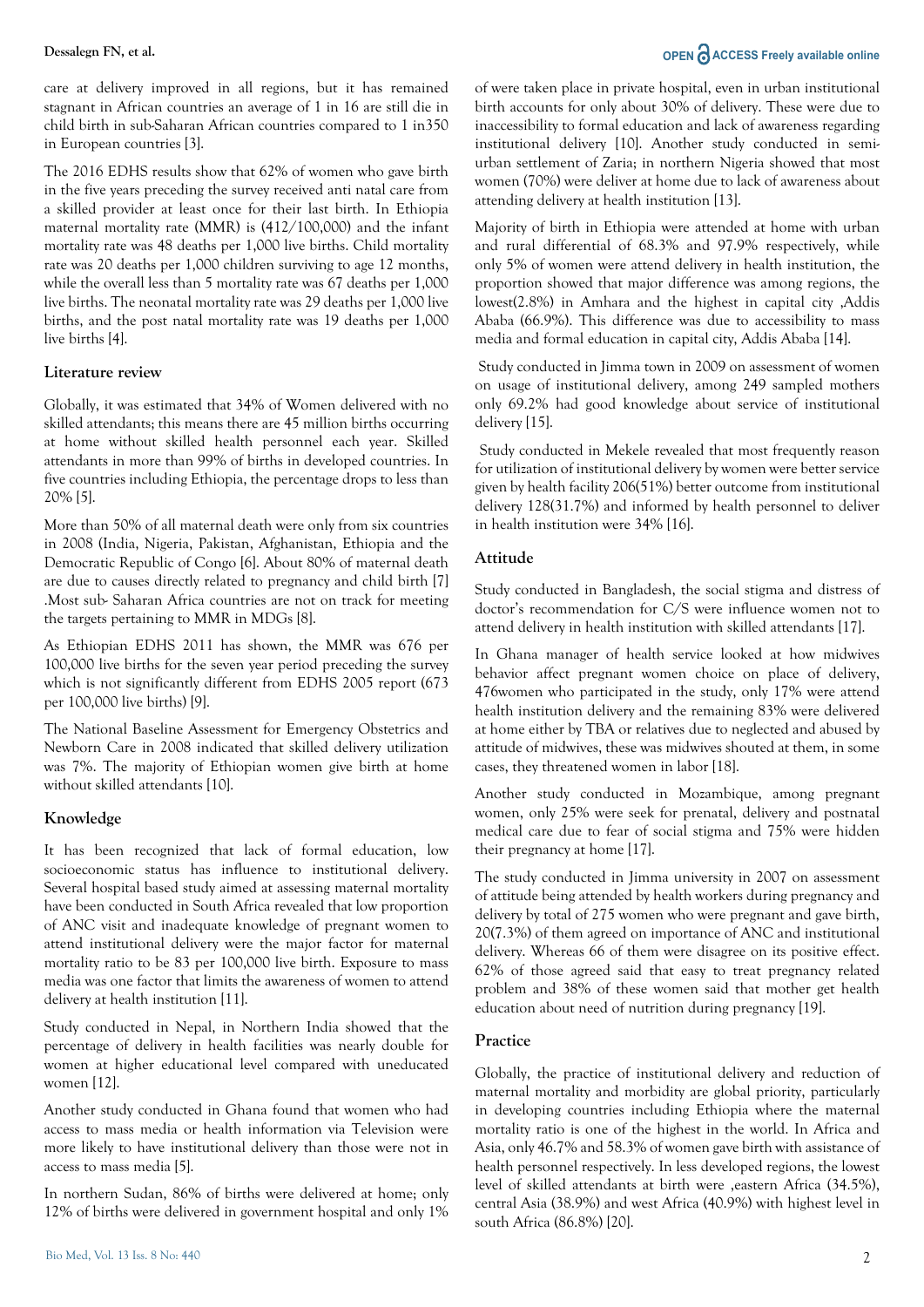In Ethiopia, institutional delivery at public and private hospital, health center and clinic were estimated to be only 14.5% for whole country [18]. A longitudinal community based study conducted in south west Ethiopia, only 16.7% of the women had delivered in health institution, while 34.1% of them from urban residents and only 1.9% were rural residents. The same study showed that 19.6% of deliveries were attended by health personnel with urban and rural differential of 39.8% and 24% respectively [21].

According to study conducted in Gulelle district, Addis Ababa, most pregnant women (55%) were preferred delivery in hospital,18.1% were preferred at health centre ,and while 24.3% of women preferred to attend delivery at home. Again 67% of women who preferred to deliver at home said that they wanted their delivery to be conducted by TBA, while 25% were preferred to be conducted by relatives or others. Similar study conducted in Addis Ababa showed that most frequent reason for preferring delivery in health institution was good and high quality service.50% of those respondents who preferred to deliver at home, 42.9% wished home delivery because of influence of relatives and 23.8% of them said that due to expense for delivery at health institutions were difficult to afford [22].

In Addis Ababa 84% of birth were attended by skilled providers, while 6% were in SNNP. According to EDHS-2011, 10% of birth in Ethiopia were delivered at health facility out of which 9% in public facility and 1% in private facility ,while 90% of births were delivered at home either by TBA or relatives. Based on residents, 50% of women in urban were delivered at health facility, while 4% of women in rural area were delivered in health facility. From these, 82% were delivered in health institution, in capital city Addis Ababa. On the other hand, less than 10% were delivered in health facility in regions of SNNP, Afar, Oromia, Somali and Benishangul. Out of 10% of birth assisted by skilled providers, 4% by Doctors, 7% by nurse or midwives, less than 1% by HEW and 57% of birth were assisted by relatives or some other persons. And 28% of births were assisted by TBA, while 4% of births were unattended. The proportions of birth were different from regions to Addis Ababa. Again concerning the reason not to deliver at health facility, 61% of women stated that delivery in health institution was not necessary, 30% respond that it was not customary and 14% said that the health facility was either too far or they do not have transportation [22] (Figure 1).



**Figure 1:** Conceptual frame work.

# **MATERIALS AND METHODS**

#### **Study area and study period**

The study was conducted at four urban kebeles and three rural kebeles in Gondar town. Gondar is located in Amhara National Regional state, which is far from about 750 km Northwest of Addis Ababa (the capital city of Ethiopia). It has area of 41.27 sq km with 2133-meter elevation. According to the 2007 population and housing census report, the total population size of Gondar town was estimated to be 206,987(98,085 males and the rest were females). Among these Amhara, Tigray and kimant are the most ethnic groups found. Majority of the population is followers of Christianity.

The town has 8 health center and 1 referral hospital serving the population of the town and outside. It consists of 12sub city 20 kebeles, 11rural kebeles and 1satelite kebele (I.e. tseda). Among these sub cities our study was conducted in four urban kebeles and three rural kebeles. The study was conducted from April to June, 2017

#### **Study design**

Quantitative descriptive community based cross-sectional study design was used to assess knowledge, attitude and practice of women of reproductive age toward institutional delivery in Gondar town at four urban kebeles and three rural kebeles.

#### **Population**

**Source population:** All women of reproductive age (15-49 years), who were residents in Gondar town.

**Study population:** All women of reproductive age (15-49 years) who was selected from source population & meet inclusion criteria.

#### **Inclusion and Exclusion Criteria**

**Inclusion criteria:** All women of reproductive age in the study area who were able to provide information was included in the study.

All women of reproductive age who were more than 6months in the study area was included in the study.

#### **Exclusion Criteria:**

All women of reproductive age who were unable tosee and hear.

All women of reproductive age who were severely ill during data collection.

All women of reproductive age who were infertile in respective HH.

All women of reproductive age with psychiatric problem during data collection period were not included in the study.

The sample size was determined by using single population proportion formula by considering the assumption of 95% level of confidence, 5% margin of error and taking the proportion as 50%.

Where: n=sample size

p= proportion is 50%

d= maximum allowable error (margin of error)

z= value of standard normal distribution (z-statistic) at 95% confidence level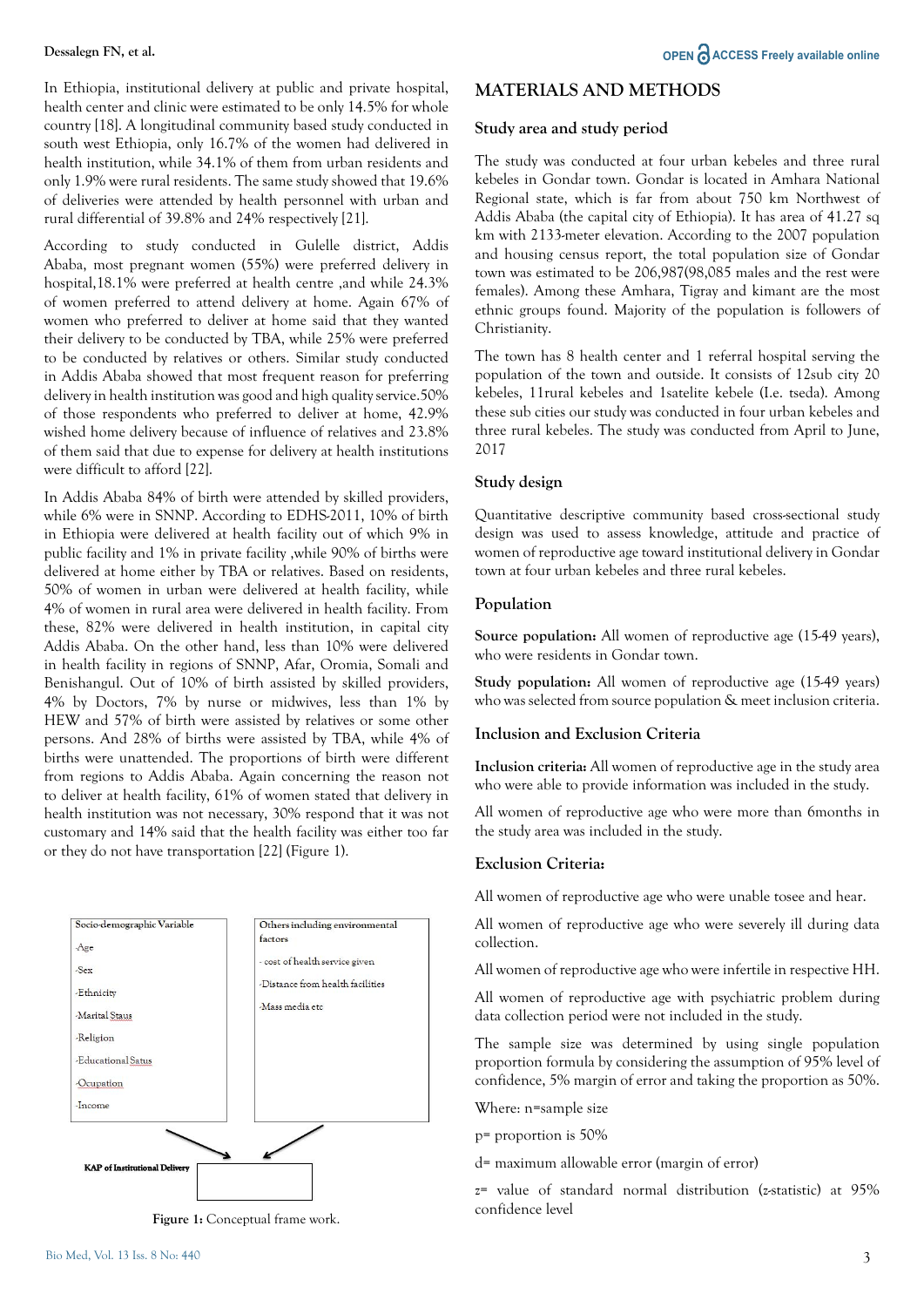#### This is 1.96

By adding 10% of non-response rate, the final sample size was  $=422$ .

### **Sampling technique**

Stratified random sampling technique was used to select study units. from 20 urban kebeles, and 11 rural kebelesin Gondar town by using lottery method 4 urban kebeles(kebele ,08,13,15 and 16) and three rural kebelew( azezo, tekle haymanot, loza mariam and aba entonios) were selected. The sample was selected by using systematic random sampling technique. Equal allocation was used to collect the data as shown below Figure 2.



Figure 2: Schematic representation of sampling technique.

### **Sample size determination**

Where k=skip interval, AE= aba entonios, LM=loza mariam, AT =azezo teklehymanot

 N=total number of houses, N (1, 2, 3…) =number of houses in each kebele

n= total sample size n (1, 2, 3…) =sample size in each kebele

| K08=N1/n1=221/60=4<br>$(k)$ at | AT= $N5/n5=153/60=3$ Skip interval |
|--------------------------------|------------------------------------|
| K13=N2/n2=200/60=3             | LM=N6/n6=182/60=3 each kebele      |
| K15=N3/n3=286/61=5             | $AE=N7/n7=109/60=2$                |
| K16=N4/n4=230/61=4             |                                    |

Thus, the sample were taken at every value

#### **Data collection method**

The data was collected by 4<sup>th</sup> year midwifery students who were assigned to this particular topic using semi-structured questionnaires by moving from house to house through face to face interviewing of child bearing age Women in urban kebeles [23,8,9,10] and rural kebeles (azezo tekle haymanot, loza mariam and aba entonios) in Gondar town, until the desired sample size

# **Dessalegn FN, et al. OPEN ACCESS Freely available online**

were achieved. The collected data was checked for completeness and finally, the data was collected from the students.

### **Study Variables**

#### **Dependent Variables:-**

Knowledge of women on institutional delivery

Attitude of women toward institutional delivery

Practice of women at institutional delivery

#### **Independent Variables**

**Socio-demographic variable;**

Age Sex Ethnicity Marital status Religions Educational status Occupation Income **Others including environmental factors;**  Cost of service given Distances from health facilities

Mass media etc.

# **Operational definition**

**Knowledge:-**Information or awareness that Women had regarding institutional delivery

**Good knowledge**: The women who answer more than 85% of questions of knowledge about institutional delivery.

**Attitude:-**Way of perceiving of women toward institutional delivery (by using the five likert scale).

Positive attitude:-The women who were agreed more than 85% of importance of institutional delivery.

**Practice: -**Actual action of women giving birth at health institutions.

**Institutional delivery: -**Births that conducted by skilled health personnel in health facility.

#### **Data collection tool and procedures**

In this study, questionnaires were used in gathering relevant information. Data was collected using interview questionnaire. Questionnaires were developed and partly adapted from previous literatures and guideline.

**Questionnaire:** A semi-structured closed-ended interview Amharic version questionnaire was used for the study. By using interview questionnaire information about knowledge, attitude& practice of women of reproductive age was collected. The questionnaire was consists of respondent's background information, knowledge, attitude and practice related questions.

**Data quality control:** Primarily the questionnaire was prepared in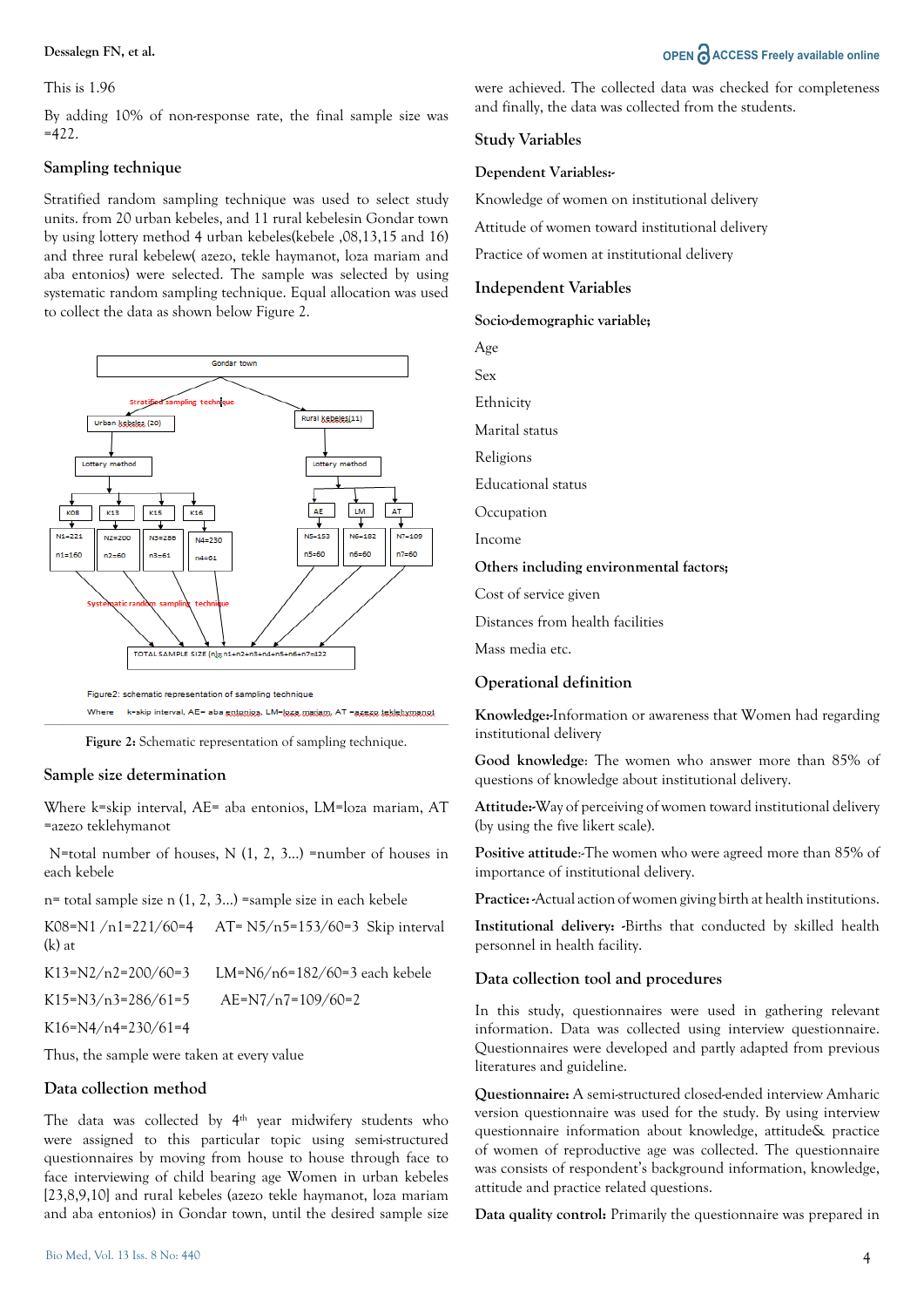English and translated in to Amharic. It was then translate back into English by the principal investigators. The appropriate technique of data collection was used. The filled out questionnaires were checked for completeness on daily basis in the field by principal investigators.

**Data processing and analysis:** After checking its completeness and appropriateness, the collected data was entered in to EPI info version 3.5.3, export and analyzed using SPSS version 20.0, and then, the main findings of the study was interpreted in the form of appropriate figures like tables, percentage/ proportions, frequency and then, the results were compared and discussed with other already existing data such as literature reviews. Finally the findings of the study was concluded, recommended and disseminated.

**Ethical Consideration:** Ethical clearance was obtained from University of Gondar College of medicine & health science department of midwifery research review committee. Official letter was submitted to Gondar town kebele administrator to obtain their co-operation. Data collectors briefly explained the objective of the study& informed consent was obtained from study participants. Questioners also make to be anonymous to ensure confidentiality of the data. Participants were informed that they have the right to quit the study at any point of the research if they wish too. Furthermore, the study participants were reassured for an attainment of confidentiality for the information obtained from them. Participants were be informed not to write their name and complete the given questionnaires correctly.

**Disseminations of the study:** The findings of this study will be disseminated to university of Gondar, College of Medicine & Health Science, and Department of Midwifery and further, for Amhara. Regional Health Bureau, all health facility in Gondar town and its surrounding, and other concerned bodies.

# **RESULTS**

#### **Socio-demographic characteristic**

Concerning socio-demographic characteristics, out of total of 422 women of reproductive age with response rate of 100% included in the study, majority 104(24.6%) of them were ranged in the age between 25 and 29 Figure 3.



**Figure 3**: The age of women of reproductive age ranged by interval in Gondar town.

# **Dessalegn FN, et al. OPEN ACCESS Freely available online**

Concerning religious condition, from the total of 422 study subjects, majority of them 352 (83.4%) were Orthodox, and 60(14.2%) were Muslims, 8 (1.9% ) were protestant ,and the remaining(0.5%) were others (Jewish) Figure 4.

From the total of 422 women participated in the study, 368 (87.2%) were Amhara, 31(7.3%) were Tigre, 21 (5.0%) were Kimant, 1(0.2%) were oromo and the remaining were others Figure 5.

Regarding marital status, out of the total 422 respondents interviewed, majority of them, 281 (66.6%) were married, 80 (19.0%) were single 41 (9.7%) were divorced and the remaining 20(4.7%) were widowed. Figure 6.



**Figure 4**: Religious distribution of women in Gondar town, June 2017.



**Figure 5:** Ethnicity distribution of women of reproductive age in Gondar town, June 2017.



**Figure 6:** Marital status of women reproductive age in Gondar town, June 2017.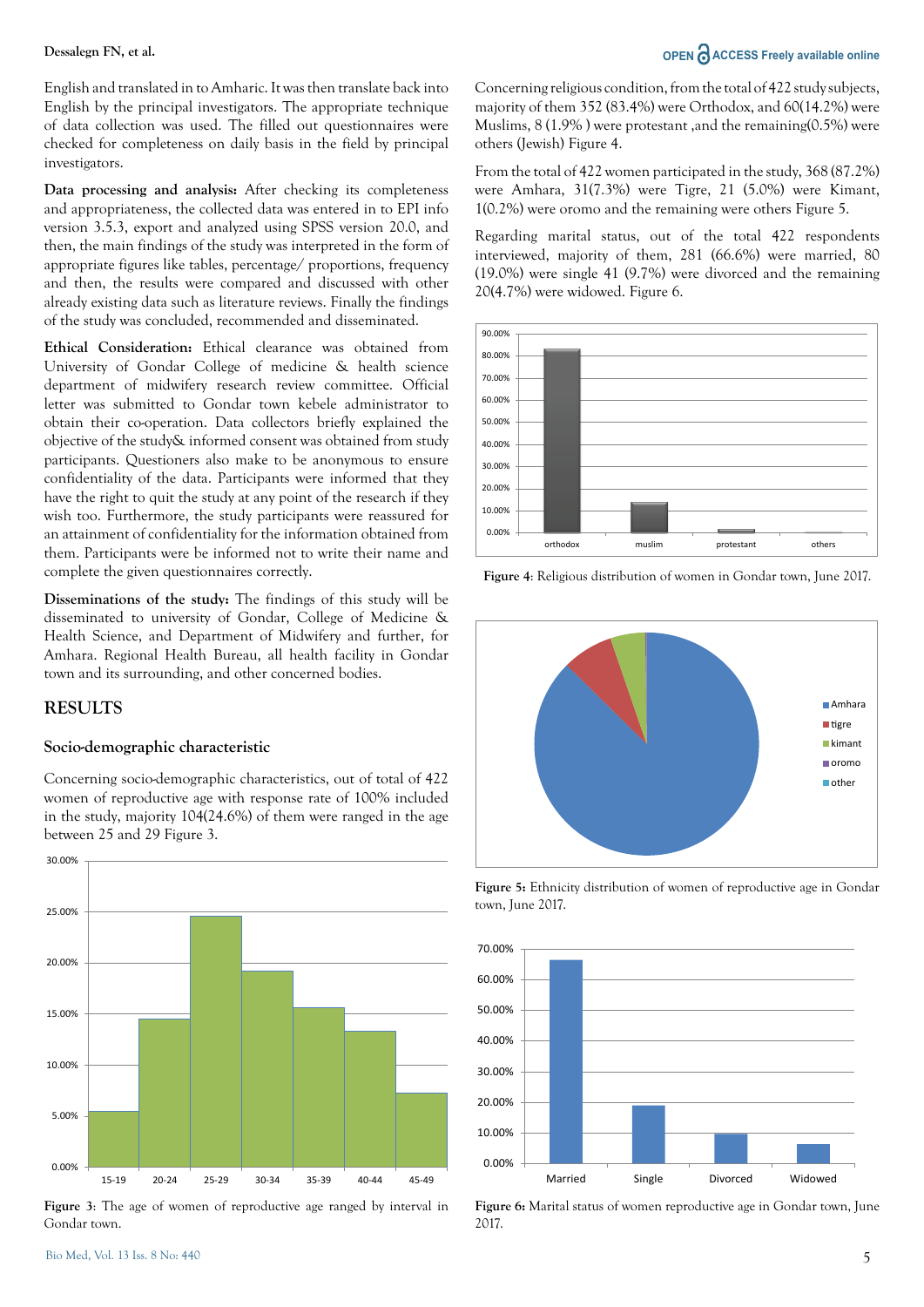Concerning occupational status majority of reproductive age, women in Gondar town are housewife 214(50.7%). In contrast, the lowest are merchants 41(9.7%).

On educational status majority of them have learnt up to primary (1-8) 100(23.7%) and secondary school (9-12) 100 (23.7%) followed by the lowest have learnt college and above 62(14.7%). Concerning monthly income of reproductive age women in Gondar town 82(19.45%) have income of >2000ETBbut, 58(13.7%) have <500ETB.

#### **Knowledge of women on institutional delivery**

Concerning knowledge of women on institutional delivery, from the total of 422 respondents with response rate of 100%, most of them, 389(92.2%) was heard about institutional delivery. In other words, out of 422 mothers interviewed about delivery service of health institution, majority of them, 369 (87.4%) said that health institutions give delivery service for laboring mothers. While, 20(4.7%) of them respond that health facility does not give delivery and the remaining 33(7.8%) had not knowledge about delivery service of health institution (Figure 7).

From the total of, 422 respondents, 374 (88.6%) had information on attending delivery in health institution than home delivery is advantageous. While 12(2.8%) of them had no and the remaining 36(8.5%) had no idea. Again from the total of women that had informed about importance of institutional delivery, majority of them,179(42.4%) were get information from health care provider,102(24.2) from both mass media and health care persone l,76(18%) from mass media and the remaining 13(3.1%), & 5(1.2%) were get from other source (self-knowledge friends& TTBA) ( Figure 8).



**Figure 7:** Women's awareness by responses on institutional delivery service in Gondar town, June 2017.



Figure 8: Source of information about importance of health institution delivery than home delivery among women of reproductive age in Gondar town, June 2017.

**Table 1**: Occupational status, educational status and monthly income of women in Gondar town, June 2017

| Variable           | Categories                  | Frequency | Percentile |
|--------------------|-----------------------------|-----------|------------|
| Occupational       | House wife                  | 214       | 50.70%     |
| status             | Governmental<br>employee    | 60        | 14.20%     |
|                    | Private employee            | 42        | 10%        |
|                    | Merchant                    | 41        | 9.70%      |
|                    | Other                       | 65        | 15.40%     |
| Total              |                             | 422       | 100%       |
|                    | Can't read & write          | 94        | 22.30%     |
|                    | Read & write only           | 66        | 15.60%     |
| Educational status | Primary school(1-8)         | 100       | 23.70%     |
|                    | Secondary<br>$school(9-12)$ | 100       | 23.70%     |
|                    | College and above           | 62        | 14.70%     |
| Total              |                             | 422       | 100%       |
|                    | < 500                       | 58        | 13.70%     |
|                    | 500-1000                    | 179       | 42.40%     |
| Monthly income     | 1001-1500                   | 42        | 10%        |
|                    | 1501-2000                   | 61        | 14.50%     |
|                    | >2000                       | 82        | 19.45%     |
| Total              |                             | 422       | 100%       |

Regarding the knowledge of mother on benefit of attending delivery in health facility, out of 422 mothers interviewed, majority of them 376(89.1%) had information about significance of attending delivery in health institution. But the remaining 46(10.9%) had no. From the total of 376(89.1%) mothers that had knowledge on attending delivery in health institution, majority 135(27.83%) of their responses were on minimize of maternal and newborn complication during labor and delivery (Table 2).

Out of the total of 422 women interviewed regarding problem of home delivery by TBA or relatives, majority 359(85.1%) of the respondents said that home delivery by TBA or relatives has a problem to the mother and her baby. But 52(12.3%) of them reported that no problem with home delivery. And the remaining 11(2.6%) were responded that they did not know the problem related to home delivery.

In general, 82% of reproductive age women in Gondar town are knowledgeable about institutional delivery, while the remaining (18%) of them needs further education on institutional delivery.

#### **Attitude of women toward institutional delivery**

Concerning attitude of women toward institutional delivery, of total numbers of study subjects, 379 women, more than 89% were believed that attending delivery in health institution can decrease maternal and child mortality rate. But 18(4.3%) of them were not, of them 5(1.2) said that maternal and child death is decided by GOD while others 13(3.1) said that attending delivery in health institution has no effect on maternal and child mortality. And the remaining 25 (5.9%) of them had no idea (Figure 9 and Table 5).

Among the total participants that interviewed, 390 (92.5%) agreed that attending delivery in catchment health unit has positive benefit for both mother and baby. On the other hand, 10(2.4%) did not agree and the remaining 22 (5.2%) were report that they had no idea (Figure 10).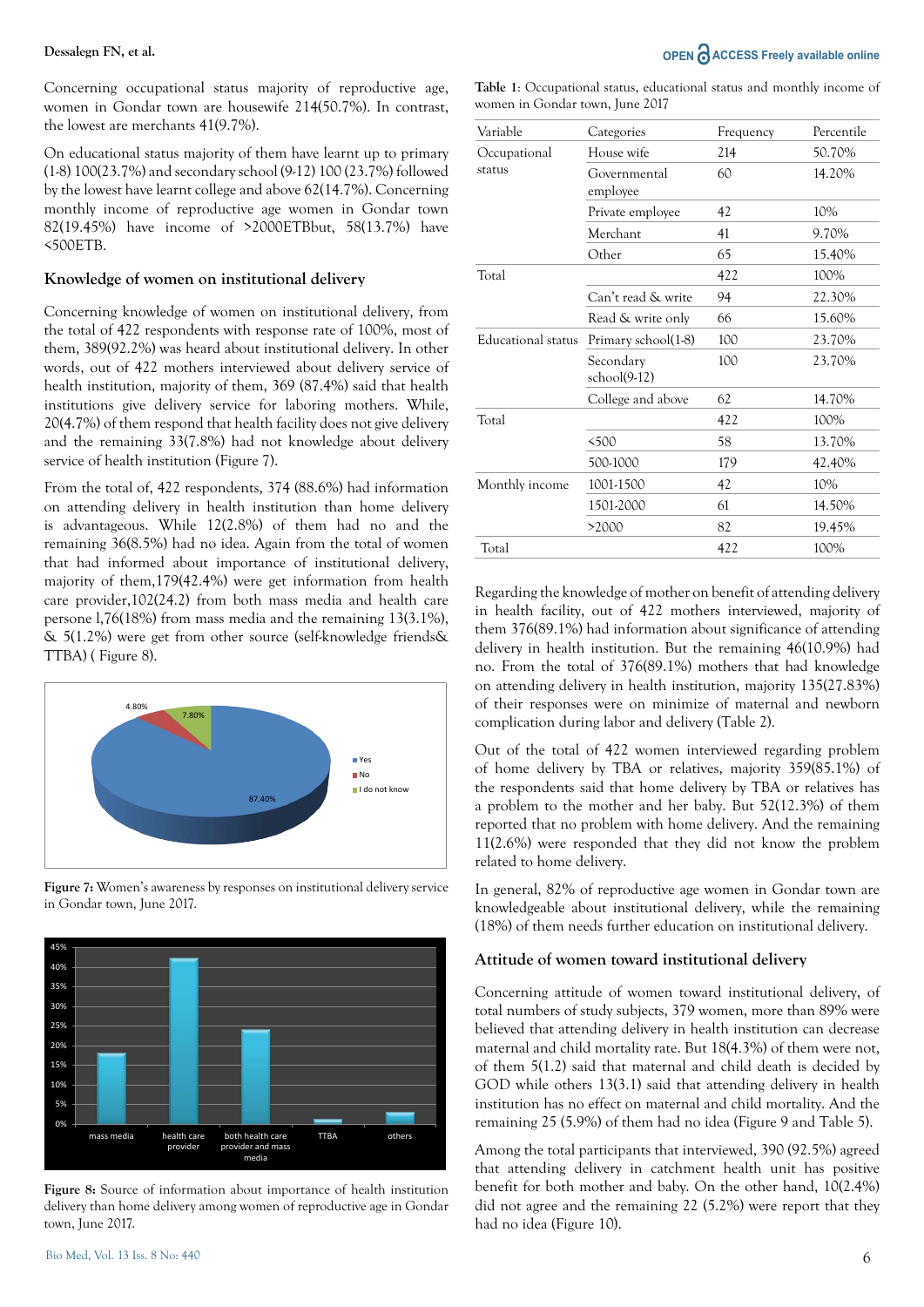# **Dessalegn FN, et al. OPEN**  $\partial$  **ACCESS Freely available online**

**Table 2**: Awareness of women of reproductive age by response on specific methods practiced by health facilities in Gondar town, June 2017.

| Variable                        | Categories                                                     | Frequeny | Percentile |
|---------------------------------|----------------------------------------------------------------|----------|------------|
| Awareness of mother by response | Early detection of problems and referral                       | 73       | 17.3       |
|                                 | Minimize blood loss during delivery and post-partum            | 234      | 55.5       |
|                                 | Minimize risk factors for puerperal sepsis                     | 73       | 17.3       |
|                                 | Minimize delivery related complication of both baby and mother | 152      | 36         |
|                                 | Other                                                          |          |            |

**Table 3**: Perception of women of reproductive age on specific methods practiced by health institution to decrease maternal and child mortality in Gondar town, June 2017.

| Variable | Categories                                                  | Frequency | Percentile |
|----------|-------------------------------------------------------------|-----------|------------|
|          | by prevention of infection using aseptic techniques         | 84        | 19.9       |
|          | by minimization of blood loss during delivery & post-partum | 233       | 55.2       |
|          | by early detection of complication and referral             | 135       | 32         |
|          | all service are given in health institution                 | 177       | 41.9       |
|          | Other                                                       |           | 1.4        |
|          |                                                             |           |            |



**Figure 9:** Women's level of perception on attending delivery in health institution to decrease maternal and child mortality, in Gondar town, June 2017.



**Figure 10:** Level of perception of women of reproductive age on positive benefit of health institution delivery in Gondar town, June 2017.

Concerning payment by the mothers for health institution at the time of delivery, from 422 mothers interviewed, majority 360(85.3%) of them were reported that no payment for pregnant women who attend delivery in health institution. But the remaining 62(14.7%) of the participants said that pregnant women pay fee for delivery service in health institution (Table 4).

In general, more than 89% of women in Gondar town have positive attitude towards institutional delivery, but the remaining have no positive attitude towards institutional delivery.

#### **Practice of women on delivering at health facilities**

Table 5 Among total number of 422 women interviewed on experienced childbirth for the last 12 month, 98(23.2%) of them

Bio Med, Vol. 13 Iss. 8 No: 440

**Table 4**: Perception of women of reproductive age on payment for health institution at the time of delivery, in Gondar town, June 2017.

| Variable   | Response | Frequency | Percent  |
|------------|----------|-----------|----------|
| Perception | ves      | 67        | 14.7     |
|            | Nο       | 360       | 35 3     |
|            | Total    |           | $\alpha$ |

**Table 5**: Number of children of women reproductive age in Gondar town, June 2017

| Variable           | Categories | Frequency | Percent |
|--------------------|------------|-----------|---------|
| Number of children | none       | 86        | 20.4    |
|                    | one        | 66        | 15.6    |
|                    | three      | 64        | 15.2    |
|                    | four       | 45        | 10.7    |
|                    | $>$ four   | 78        | 18.5    |
|                    | Total1     | 422       | 100     |

**Table 6**: Number of women experienced and not experienced childbirth in the last 12 months in Gondar town, June 2017.

| Variable | Categories                                           | Frequency | Percent |
|----------|------------------------------------------------------|-----------|---------|
| Women    | Experienced child birth in the last 12<br>months     | 98        | 23.2    |
|          | Not experienced child birth in the<br>last 12 months | 324       | 76.8    |
| Total    |                                                      | 422       | 100     |

had experienced child births and the remaining 324(76.8%) of them were not (Table 6).

From the total of 98 women who experienced child birth in the last 12 months, majority 80(81.6%) of them were delivered in health institution, the 10(10.2%) were gave birth at their home & the remaining 8(8.2%) were gave birth on the way to health facilities (Figure 11).

Concerning reason for home delivery, out of 10(10.2%) respondents delivered at home in the last 12months, 4(40.0%) of them were reported that gave birth at home was due to lack of awareness, 3(30.0%) was due to their preference, and the remaining 3(30.0%) were others (financial and transport problem, labor started accidentally) (Figure 12).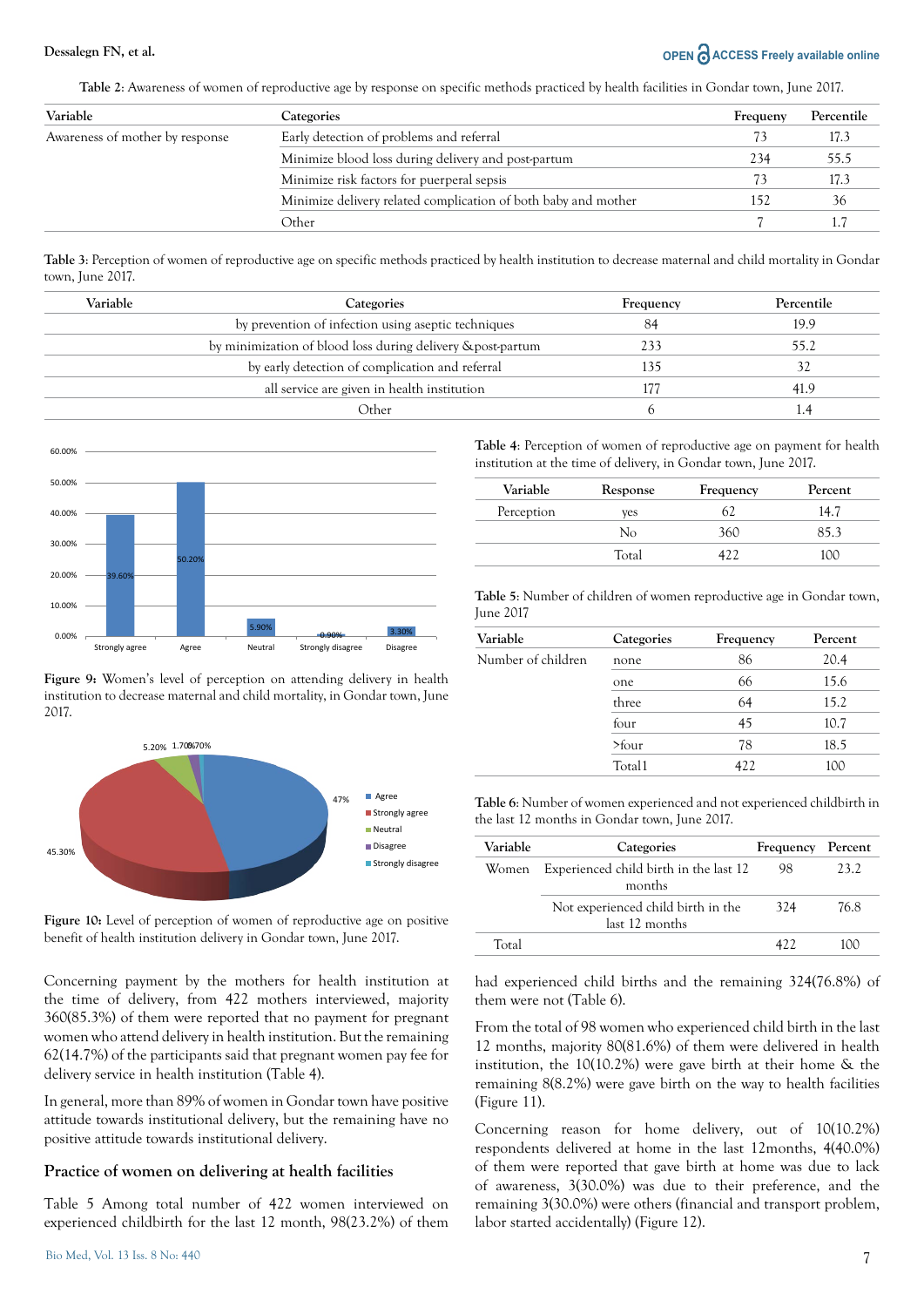



**Figure 11:** Women's' place of delivery who was experienced childbirth in the last 12 months in Gondar town, June 2017.



**Figure 12:** Women's future plan on attending delivery in Gondar town, June 2017.

Out of total 422 study subjects interviewed on plan regarding institutional delivery, majority 314(74.4%) of them were report that they had plan to attend their next delivery at health facility. While the remaining 108 (25.6%) had no plan. Among those participants who had no plan to attend health institution for the next delivery, more than 85% of them said that the reason not to have plan to attend their delivery in facility was due to they reach desire number of children, 10(9.3%) were due to fear of financial and transport problem and the remaining 3(2.8%), 2(1.8%),1(0.9%) of them were report that it was due fear of religion & culture, fear of family& others(lack of privacy) respectively.

# **DISCUSSION**

#### **Knowledge of women on institutional delivery**

A majority (87.4%) of study participants said that they knew delivery service given by health facility. This was a higher percentage than 51% in Mekelle [16]. This might be due to increased mass media and health education about institution delivery.

From the total of 422 study participants, majority (88.6%) of them had good knowledge regarding institutional delivery than home delivery. This finding was higher than findings from Jimma town which was 69.2% [24]. This may be due to increased mass media and morning health education program in health facility about attending delivery at health institution.

From the total of 422 study subjects, majority (42.4%) of them were get information from health care personnel and only 18% were informed from mass media. When it compared with the findings

study conducted in Mekelle regarding information from health workers which was 34% [16]. This was lower and this discrepancy might be due to social stigma and cultural attitude of the society toward health care providers.

Out of the total of 422 women interviewed regarding problem of home delivery by TBA or relatives, majority (85.1%) of respondents said that home delivery has relative effect on health of mothers and the baby. This was higher than that of capital Addis Ababa which was 66.9% [9]. This might be due to expansion of health extension program, increased morning health education program at health facility and increased mass media about institutional delivery.

#### **Attitude of women toward institutional delivery**

Out of the total 422 study subjects, more than 89% were believed that attending delivery in facility can decrease maternal and child mortality rate. This finding was slightly higher than the findings of study conducted in Ghana which was 83% [6].But it was higher than 75% of study conducted in Mozambique [10]. Among the total participants that interviewed, more than 92% were agreed that attending delivery in catchment health unit has positive benefit for both mother and the baby. When we compare this with similar study conducted in Jimma University which was 7.3% [11], it was much higher. This might be due to increased mass media about institutional delivery, ANC utilization and expansion of health facilities and government consideration on maternal and child health, so that health extension program was expanded.

#### **Practice of women on attending delivery in health institution**

From the total 98 (23.2%) of study subjects who were experienced child birth for the last 12 months of preceding the study, majority (81.6%) were attend delivery in health facility where the remaining 10.2% were delivered at home& 8.2% were delivered on the way to health facility. When we compare these findings with findings of EDHS-2011, Addis Ababa which was 82 % [14], it was almost the same in percentage. But, comparing with the total national figure of institutional delivery of EDHS-2014, which was 14.5% of whole country [15], the result of this study was much higher than that the national figure. This might be due to collaboration of health extension workers with respective health facility and increased mass media about institutional delivery.

Concerning reason for home delivery, out of total 10 (10.2%) respondents who delivered at home in the last 12 months preceding the study, 4(40%) were due to lack of awareness. When we compare with the findings of study conducted in Gulelle district, Addis Ababa, home delivery in which home delivery was 25% (20), the result of this study was higher in magnitude. The other reason for home delivery was due to their preference of home delivery by relatives (30%) and the remaining (30%) was due to other causes (culture & religion influence, financial & transport problem). When compared with the findings of study conducted in Addis Ababa, preferring of home delivery were due to their preference (24.3%) [13]. These was lower than the result of this study in magnitude.

#### **CONCLUSION**

The findings of this research revealed that most participants (92.2%) were heard about institutional delivery. Despite having information of attending health institution delivery, still more than 10% of the women are attending their childbirth at home. These